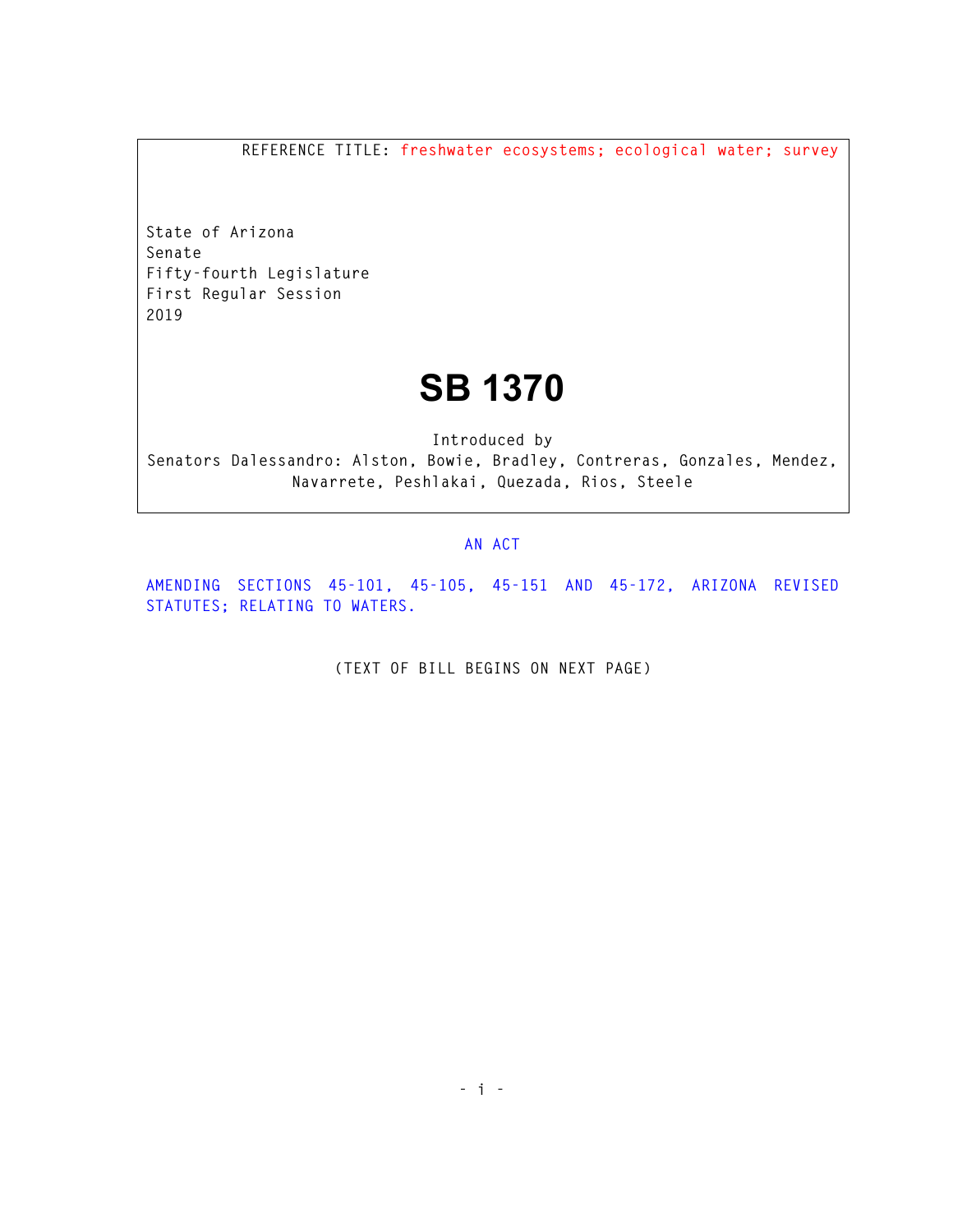**1 Be it enacted by the Legislature of the State of Arizona: 2 Section 1. Section 45-101, Arizona Revised Statutes, is amended to 3 read: 4 45-101. Definitions 5 In this title, unless the context otherwise requires: 6 1. "Appropriator" means the person or persons initiating or 7 perfecting the right to use appropriable water based on state law, or the 8 person's successor or successors in interest. 9 2. "Department" means the department of water resources. 10 3. "Director" means the director of water resources, who is also 11 the director of the department. 12 4. "ECOLOGICAL WATER" MEANS WATER SUFFICIENT TO SUSTAIN FRESHWATER 13 ECOSYSTEMS AND THE WILDLIFE HABITAT AND HUMAN LIVELIHOODS AND WELL-BEING 14 THAT DEPEND ON THOSE ECOSYSTEMS. 15 4. 5. "Effluent" means water that has been collected in a sanitary 16 sewer for subsequent treatment in a facility that is regulated pursuant to 17 title 49, chapter 2. Such water remains effluent until it acquires the 18 characteristics of groundwater or surface water. 19 5. 6. "Groundwater" means water under the surface of the earth 20 regardless of the geologic structure in which it is standing or moving. 21 Groundwater does not include water flowing in underground streams with 22 ascertainable beds and banks. 23 6. 7. "Interstate stream" means any stream constituting or flowing 24 along the exterior boundaries of this state, and any tributary originating 25 in another state or foreign country and flowing into or through this 26 state. 27 7. 8. "Riparian area" means a geographically delineated area with 28 distinct resource values, that is characterized by deep-rooted plant 29 species that depend on having roots in the water table or its capillary 30 zone and that occurs within or adjacent to a natural perennial or 31 intermittent stream channel or within or adjacent to a lake, pond or marsh 32 bed maintained primarily by natural water sources. Riparian area does not 33 include areas in or adjacent to ephemeral stream channels, artificially 34 created stockponds, man-made storage reservoirs constructed primarily for 35 conservation or regulatory storage, municipal and industrial ponds or man-36 made water transportation, distribution, off-stream storage and collection 37 systems. 38 8. 9. "Sanitary sewer" means any pipe or other enclosed conduit 39 that carries, among other substances, any water-carried wastes from the 40 human body from residences, commercial buildings, industrial plants or 41 institutions. 42 9. 10. "Surface water" means the waters of all sources, flowing in 43 streams, canyons, ravines or other natural channels, or in definite 44 underground channels, whether perennial or intermittent, floodwater, 45 wastewater or surplus water, and of lakes, ponds and springs on the**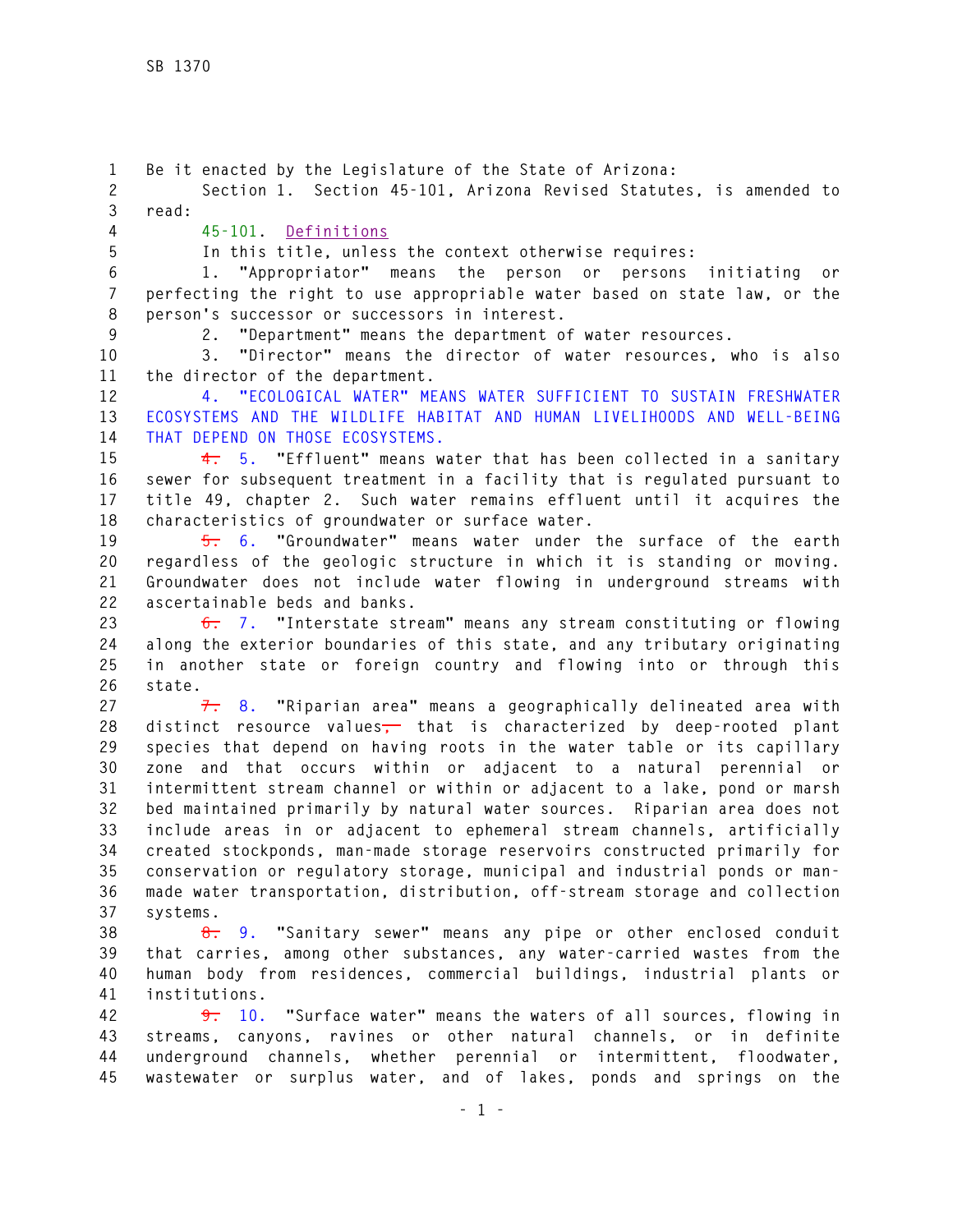**1 surface. For the purposes of administering this title, surface water is 2 deemed to include central Arizona project water. 3 Sec. 2. Section 45-105, Arizona Revised Statutes, is amended to 4 read: 5 45-105. Powers and duties of director 6 A. The director may: 7 1. Formulate plans and develop programs for the practical and 8 economical development, management, conservation and use of surface water, 9 groundwater and the watersheds in this state, including the management of 10 water quantity and quality. 11 2. Investigate works, plans or proposals pertaining to surface 12 water and groundwater, including management of watersheds, and acquire, 13 preserve, publish and disseminate related information the director deems 14 advisable. 15 3. Collect and investigate information on and prepare and devise 16 means and plans for the development, conservation and utilization of all 17 waterways, watersheds, surface water, groundwater and groundwater basins 18 in this state and of all related matters and subjects, including 19 irrigation, drainage, water quality maintenance, regulation of flow, 20 diversion of running streams adapted for development in cooperating with 21 the United States or by this state independently, flood control, 22 utilization of water power, prevention of soil waste and storage, 23 conservation and development of water for every useful purpose. 24 4. Measure, survey and investigate the water resources of this 25 state and their potential development and cooperate and contract with 26 agencies of the United States for such purposes. 27 5. Acquire, hold and dispose of property, including land, 28 rights-of-way, water and water rights, as necessary or convenient for the 29 performance of the groundwater and water quality management functions of 30 the department. 31 6. Acquire, other than by condemnation, construct, improve, 32 maintain and operate early warning systems for flood control purposes and 33 works for the recovery, storage, treatment and delivery of water. 34 7. Accept grants, gifts or donations of money or other property 35 from any source, which may be used for any purpose consistent with this 36 title. All property acquired by the director is public property and is 37 subject to the same tax exemptions, rights and privileges granted to 38 municipalities, public agencies and other public entities. 39 8. Enter into an interagency contract or agreement with any public 40 agency pursuant to title 11, chapter 7, article 3 and contract, act 41 jointly or cooperate with any person to carry out the purposes of this 42 title.** 

**43 9. Prosecute and defend all rights, claims and privileges of this 44 state respecting interstate streams.**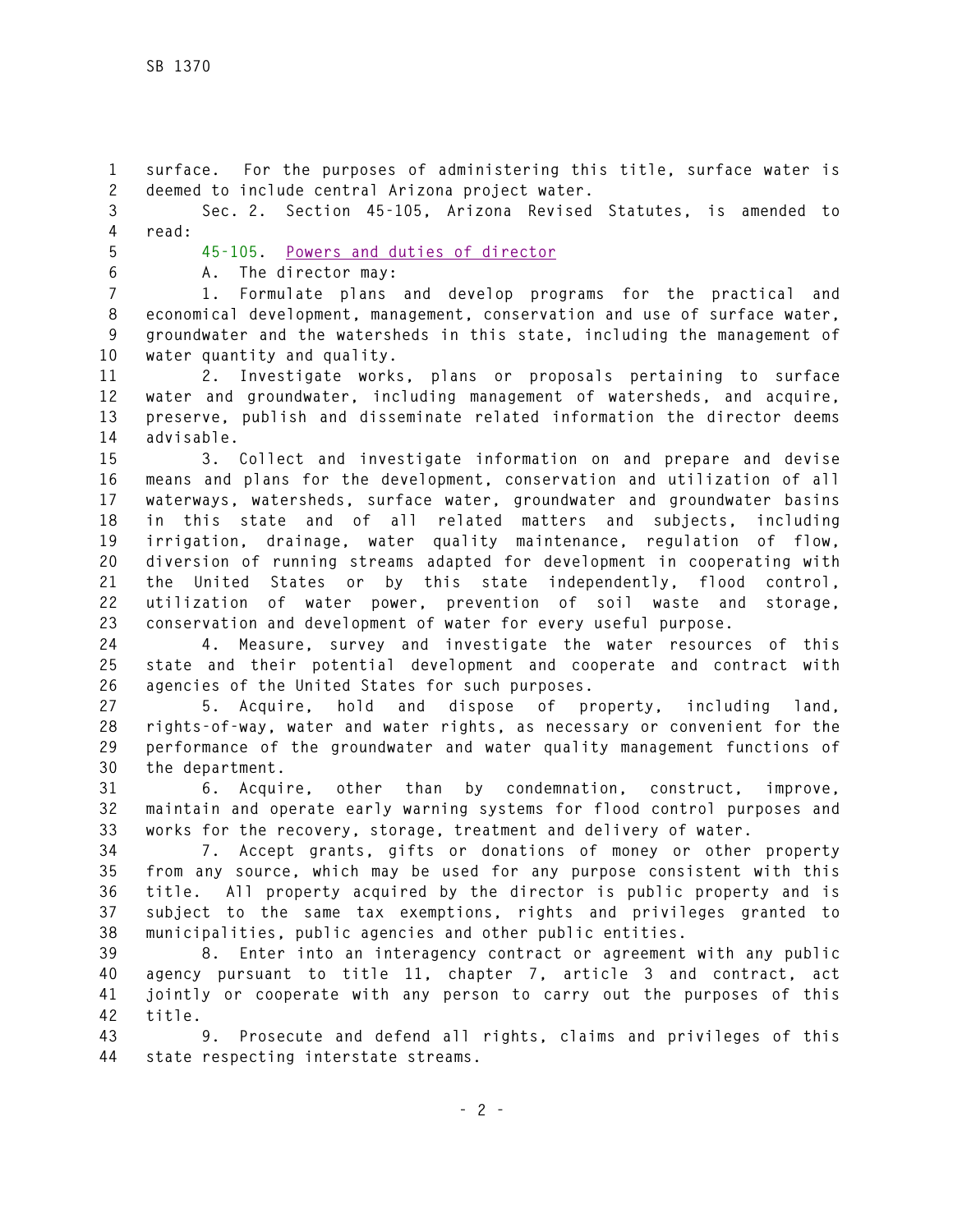**1 10. Initiate and participate in conferences, conventions or 2 hearings, including meetings of the Arizona water resources advisory 3 board, congressional hearings, court hearings or hearings of other 4 competent judicial or quasi-judicial departments, agencies or 5 organizations, and negotiate and cooperate with agencies of the United 6 States or of any state or government and represent this state concerning 7 matters within the department's jurisdiction.** 

**8 11. Apply for and hold permits and licenses from the United States 9 or any agency of the United States for reservoirs, dam sites and 10 rights-of-way.** 

**11 12. Receive and review all reports, proposed contracts and 12 agreements from and with the United States or any agencies, other states 13 or governments or their representatives and recommend to the governor and 14 the legislature action to be taken on such reports, proposed contracts and 15 agreements. The director shall take action on such reports, if authorized 16 by law, and review and coordinate the preparation of formal comments of 17 this state on both the preliminary and final reports relating to water 18 resource development of the United States army corps of engineers, the 19 United States secretary of the interior and the United States secretary of 20 agriculture, as provided for in the flood control act of 1944 (58 Stat. 21 887; 33 United States Code section 701-1).** 

**22 13. Contract with any person for imported water or for the 23 acquisition of water rights or rights to withdraw, divert or use surface 24 water or groundwater as necessary for the performance of the groundwater 25 management functions of the director prescribed by chapter 2 of this 26 title. If water becomes available under any contract executed under this 27 paragraph, the director may contract with any person for its delivery or 28 exchange for any other water available.** 

**29 14. Recommend to the administrative heads of agencies, boards and 30 commissions of this state, and political subdivisions of this state, rules 31 to promote and protect the rights and interests of this state and its 32 inhabitants in any matter relating to the surface water and groundwater in 33 this state.** 

**34 15. Conduct feasibility studies and remedial investigations 35 relating to groundwater quality and enter into contracts and cooperative 36 agreements under section 104 of the comprehensive environmental response, 37 compensation, and liability act of 1980 (P.L. 96-510) to conduct such 38 studies and investigations.** 

**39 16. Dispose informally by stipulation, agreed settlement, consent 40 order or alternative means of dispute resolution, including arbitration, 41 if the parties and director agree, or by default of any case in which a 42 hearing before the director is required or allowed by law.** 

**43 17. Cooperate and coordinate with the appropriate governmental 44 entities in Mexico regarding water planning in areas near the border**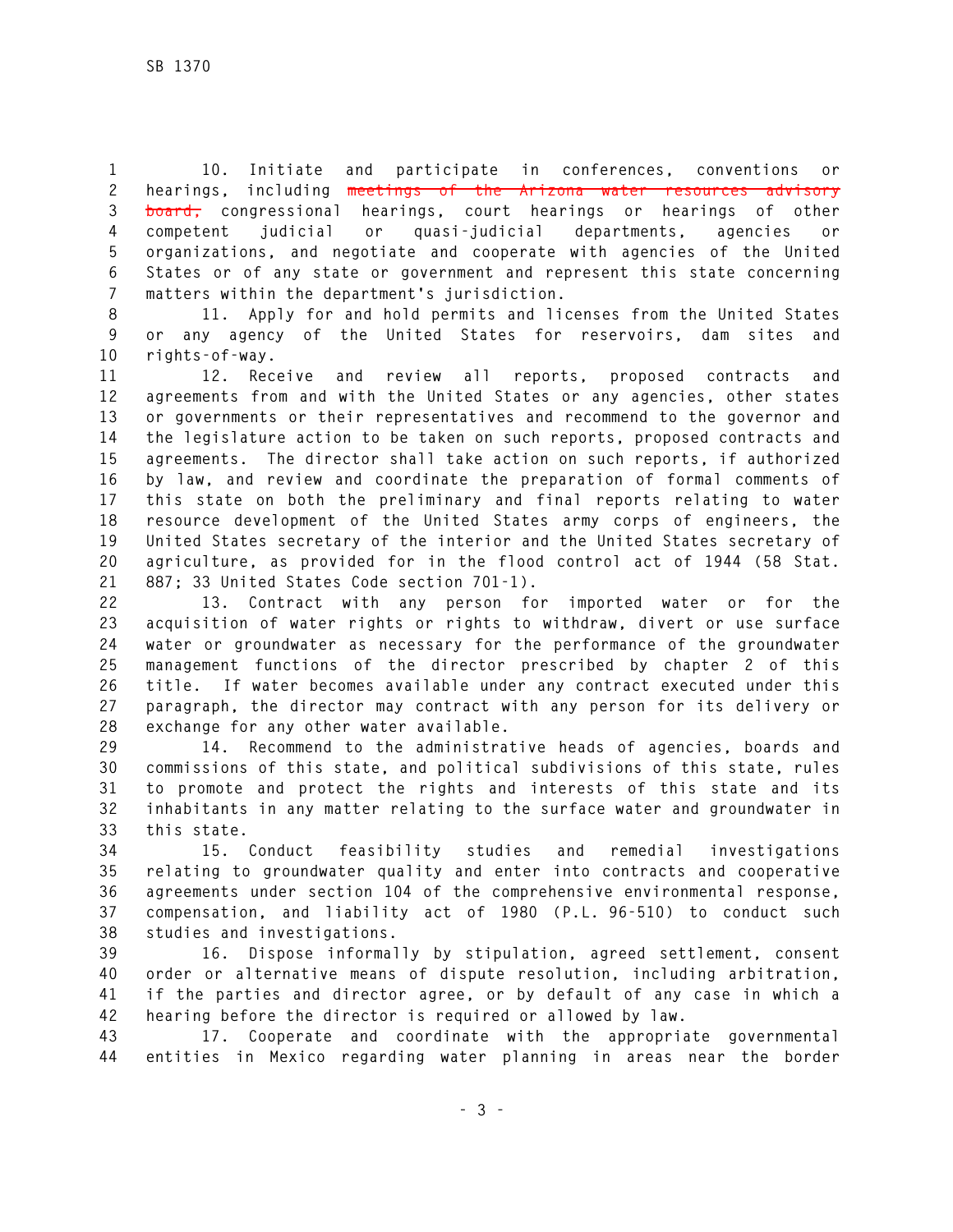**1 between Mexico and Arizona and for the exchange of relevant hydrological 2 information.** 

**3 B. The director shall:** 

**4 1. Exercise and perform all powers and duties vested in or imposed 5 on the department and adopt and issue rules necessary to carry out the 6 purposes of this title.** 

**7 2. Administer all laws relating to groundwater, as provided in this 8 title.** 

**9 3. Be responsible for the supervision and control of reservoirs and 10 dams of this state and, when deemed necessary, conduct investigations to 11 determine whether the existing or anticipated condition of any dam or 12 reservoir in this state is or may become a menace to life and property.** 

**13 4. Coordinate and confer with and may contract with:** 

**14 (a) The Arizona power authority, the game and fish commission, the 15 state land department, the Arizona outdoor recreation coordinating 16 commission, the Arizona commerce authority, the department of health 17 services, active management area water authorities or districts and 18 political subdivisions of this state with respect to matters within their 19 jurisdiction relating to surface water and groundwater and the development 20 of state water plans.** 

**21 (b) The department of environmental quality with respect to title 22 49, chapter 2 for its assistance in the development of state water plans.** 

**23 (c) The department of environmental quality regarding water plans, 24 water resource planning, water management, wells, water rights and 25 permits, and other appropriate provisions of this title pertaining to 26 remedial investigations, feasibility studies, site prioritization, 27 selection of remedies and implementation of the water quality assurance 28 revolving fund program pursuant to title 49, chapter 2, article 5.** 

**29 (d) The department of environmental quality regarding coordination 30 of databases that are necessary for activities conducted pursuant to title 31 49, chapter 2, article 5.** 

**32 5. Cooperate with the Arizona power authority in the performance of 33 the duties and functions of the authority.** 

**34 6. Maintain a permanent public depository for existing and future 35 records of stream flow, groundwater levels and water quality and other 36 data relating to surface water and groundwater.** 

**37 7. Maintain a public docket of all matters before the department 38 that may be subject to judicial review pursuant to this title.** 

**39 8. Investigate and take appropriate action on any complaints 40 alleging withdrawals, diversions, impoundments or uses of surface water or 41 groundwater that may violate this title or the rules adopted pursuant to 42 this title.** 

**43 9. Report to and consult with the Arizona water resources advisory 44 board at regular intervals.**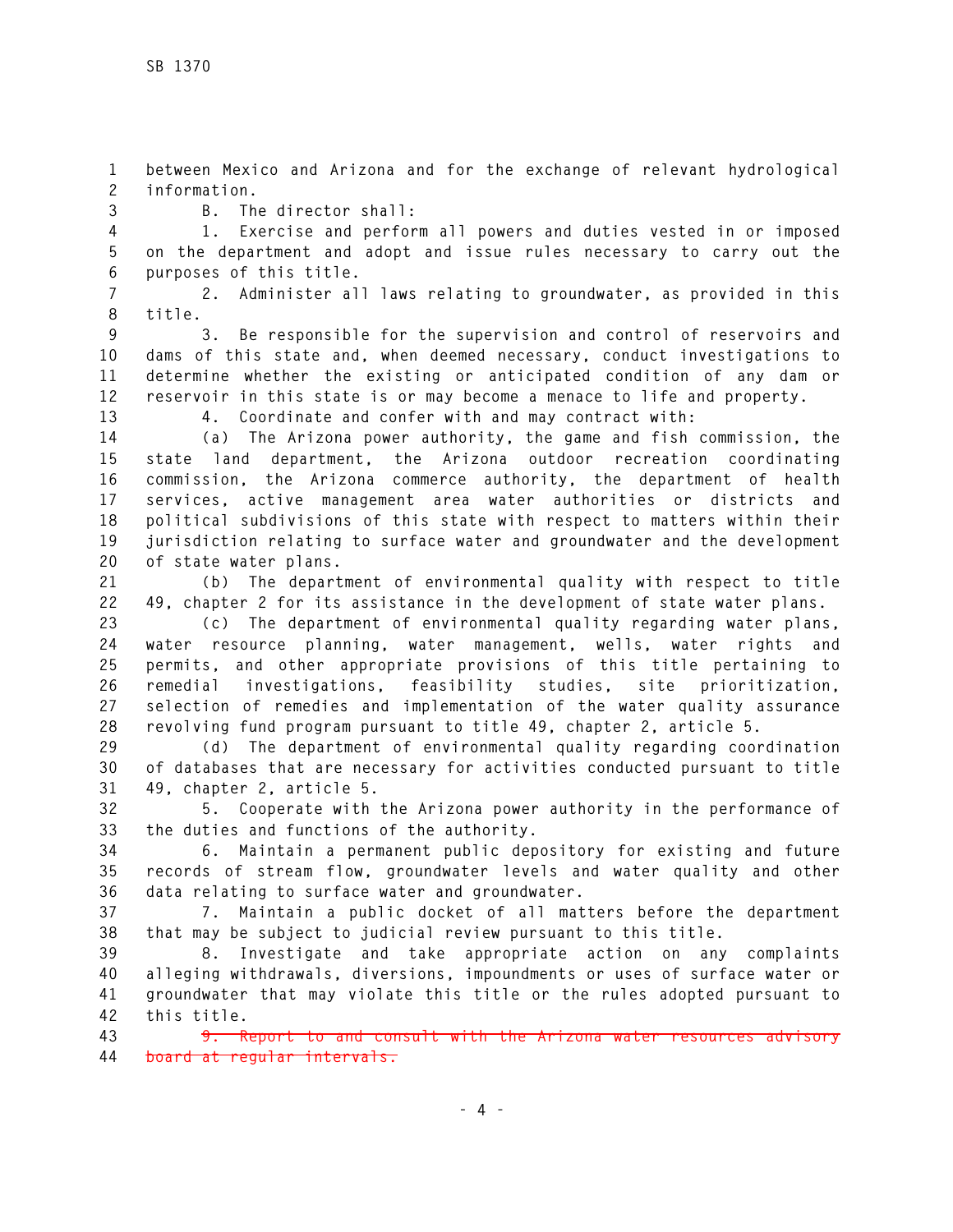**1 10. 9. Adopt an official seal for the authentication of records, 2 orders, rules and other official documents and actions.** 

**3 11. 10. Provide staff support to the Arizona water protection fund 4 commission established pursuant to chapter 12 of this title.** 

**5 12. 11. Exercise and perform all powers and duties invested in the 6 chairperson of the Arizona water banking authority commission as 7 prescribed by chapter 14 of this title.** 

**8 13. 12. Provide staff support to the Arizona water banking 9 authority established pursuant to chapter 14 of this title.** 

**10 14. 13. In the year following each regular general election, 11 present information to the committees with jurisdiction over water issues 12 in the house of representatives and the senate. A written report is not 13 required but the presentation shall include information concerning the 14 following:** 

**15 (a) The current status of the water supply in this state and any 16 likely changes in that status.** 

**17 (b) Issues of regional and local drought effects, short-term and 18 long-term drought management efforts and the adequacy of drought 19 preparation throughout the state.** 

**20 (c) The status of current water conservation programs in this 21 state.** 

**22 (d) The current state of each active management area and the level 23 of progress toward management goals in each active management area.** 

**24 (e) Issues affecting management of the Colorado river and the 25 reliability of this state's two million eight hundred thousand acre-foot 26 allocation of Colorado river water, including the status of water supplies 27 in and issues related to the Colorado river basin states and Mexico.** 

**28 (f) The status of any pending or likely litigation regarding 29 surface water adjudications or other water related litigation and the 30 potential impacts on this state's water supplies.** 

**31 (g) The status of Indian water rights settlements and related 32 negotiations that affect this state.**

**33 (h) THE STATUS AND HEALTH OF THIS STATE'S ECOLOGICAL WATER.** 

**34 (h) (i) Other matters related to the reliability of this state's 35 water supplies, the responsibilities of the department and the adequacy of 36 the department's and other entities' resources to meet this state's water 37 management needs.** 

**38 Sec. 3. Section 45-151, Arizona Revised Statutes, is amended to 39 read:** 

**40 45-151. Right of appropriation; permitted uses; water rights 41 in stockponds; federal lands**

**42 A. Any person, the THIS state of Arizona or a political subdivision 43 thereof OF THIS STATE may appropriate unappropriated water for domestic, 44 municipal, ECOLOGICAL WATER, irrigation, stock watering, water power, 45 recreation, wildlife, including fish, nonrecoverable water storage**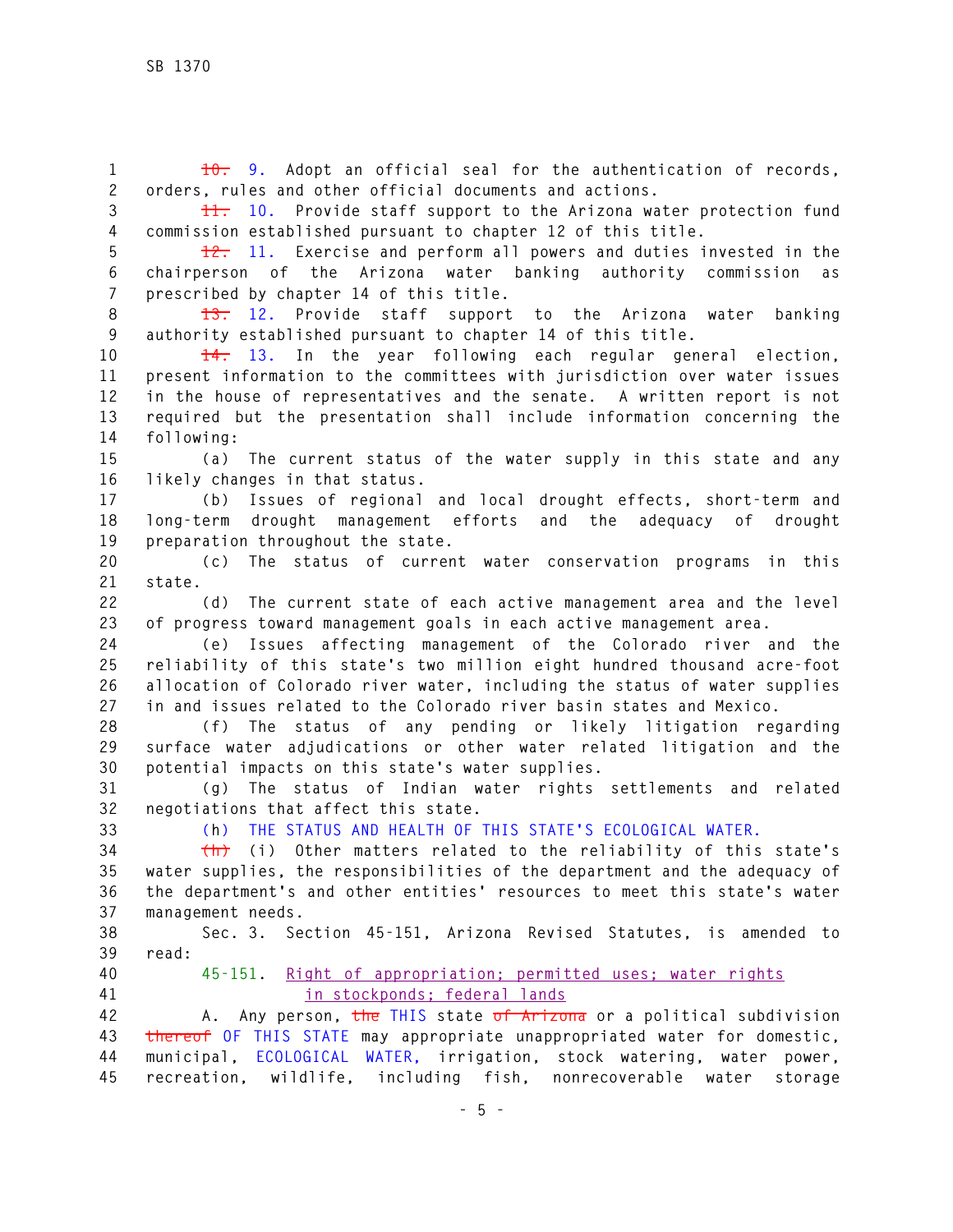**1 pursuant to section 45-833.01 or mining uses, for his personal use or for 2 delivery to consumers. The person, the THIS state of Arizona or a 3 political subdivision thereof OF THIS STATE first appropriating the water 4 shall have the better right.** 

**5 B. To effect the beneficial use, the person, the THIS state of 6 Arizona or a political subdivision thereof OF THIS STATE appropriating the 7 water may construct and maintain reservoirs, storage facilities pursuant 8 to chapter 3.1 of this title, dams, canals, ditches, flumes and other 9 necessary waterways.** 

**10 C. A water right in a stockpond, certified pursuant to article 10 11 of this chapter, shall be recognized as if such water had been 12 appropriated pursuant to this article.** 

**13 D. The validity of and the right to exercise a water right obtained 14 in accordance with state law shall not be diminished, impaired or 15 otherwise affected because other water is or may be available to the 16 appropriator from an alternative right or source to satisfy the same use.** 

**17 E. The right to water appropriated on lands owned by the United 18 States shall be held by the person who first effects the beneficial use of 19 the water appropriated and by the person's successor. This subsection 20 shall DOES not be construed to preclude the United States from being the 21 holder of a right if the United States first effects the beneficial use.** 

**22 F. A water source that is located on land owned by the United 23 States and that has been or may be appropriated under state law may be 24 beneficially used on any land whether or not owned by the United States.** 

**25 Sec. 4. Section 45-172, Arizona Revised Statutes, is amended to 26 read:** 

**27 45-172. Transfer of water rights; application; limitations; 28 required consent**

**29 A. A water right may be severed from the land to which it is 30 appurtenant or from the site of its use if for other than irrigation 31 purposes and with the consent and approval of the owner of such right may 32 be transferred for use for irrigation of agricultural lands or for 33 municipal, ECOLOGICAL WATER, stock watering, power and mining purposes and 34 to the state or its political subdivisions for use for recreation and 35 wildlife purposes, including fish, without losing priority theretofore 36 established, subject to the following limitations and conditions:** 

**37 1. Except as otherwise provided in this section no such severance 38 or transfer shall be made unless approved by the director, and the 39 approval of the director shall prescribe the conditions of the approval.** 

**40 2. Vested or existing rights to the use of water shall not be 41 affected, infringed upon nor ON OR interfered with, and in no event shall 42 the water diverted or used after the transfer of such rights exceed the 43 vested rights existing at the time of such severance and transfer, and the 44 director shall by order so define and limit the amount of water to be 45 diverted or used annually subsequent to such transfer.**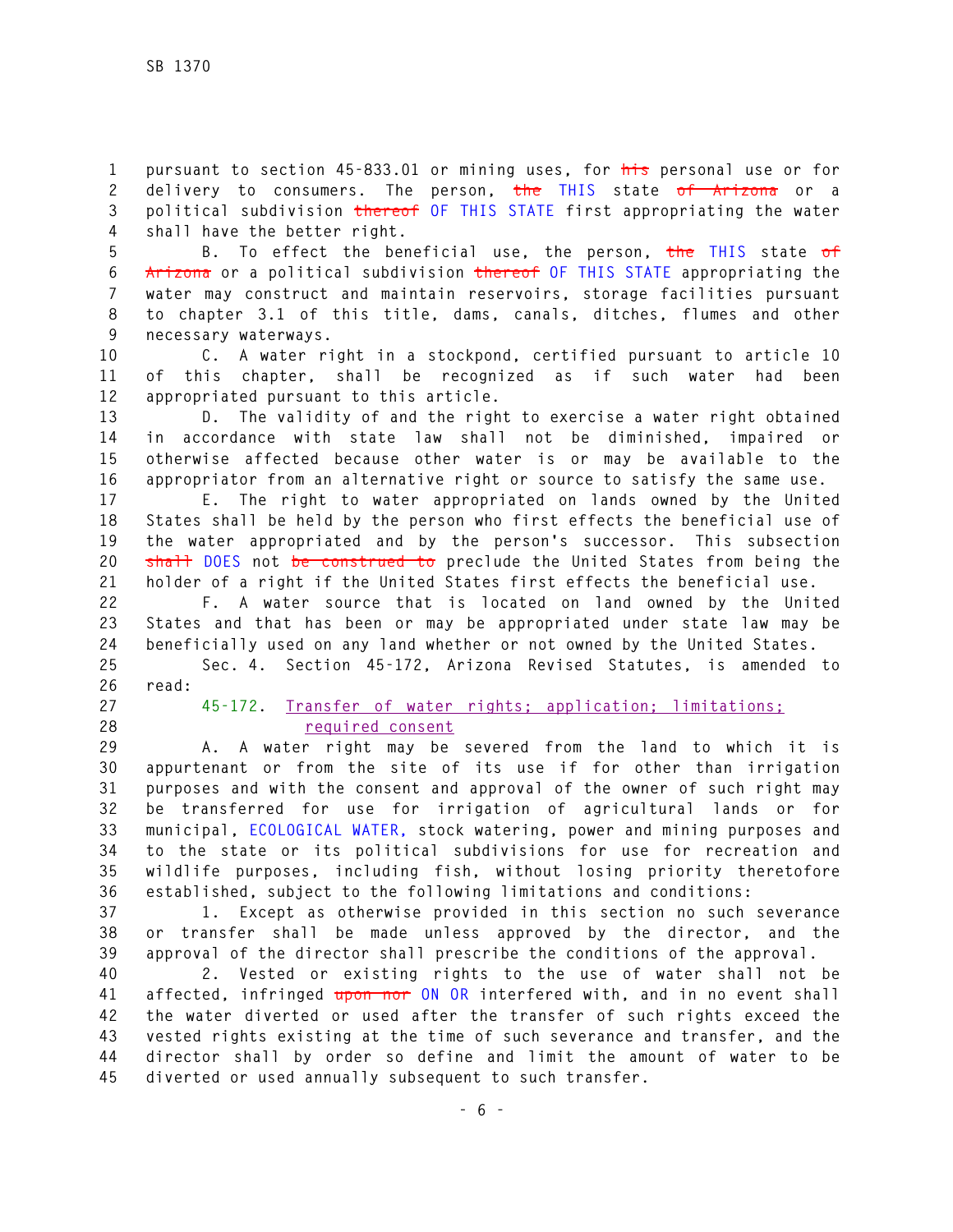**1 3. The water rights sought to be transferred shall have been 2 lawfully perfected under the laws of the territory or the state of Arizona 3 and shall not have thereafter been forfeited or abandoned.** 

**4 4. No such severance or transfer of water rights shall be permitted 5 or allowed from lands within the exterior boundaries of any irrigation 6 district, agricultural improvement district or water users' association 7 without first having obtained the written consent and approval of such 8 irrigation district, agricultural improvement district or water users' 9 association.** 

**10 5. No right to the use of water on or from any watershed or 11 drainage area which THAT supplies or contributes water for the irrigation 12 of lands within an irrigation district, agricultural improvement district 13 or water users' association shall be severed or transferred without the 14 consent of the governing body of such irrigation district, agricultural 15 improvement district or water users' association. All proposed 16 applications for the severance and transfer of a right to use water of or 17 from any watershed or drainage area which THAT supplies or contributes 18 water for the irrigation of lands within any irrigation district, 19 agricultural improvement district or water users' association shall be 20 submitted to the governing body of such irrigation district, agricultural 21 improvement district or water users' association prior to BEFORE the 22 filing of such application with the director. Within forty-five days 23 after the receipt of the application such governing body shall reject or 24 approve the proposed application. Failure of such governing body to 25 approve or reject the proposed application within forty-five days after 26 receipt shall constitute approval of the proposed application by such 27 governing body. No application for the severance or transfer of a right 28 to the use of water of or from any watershed or drainage area which THAT 29 supplies or contributes water for the irrigation of lands within any 30 irrigation district, agricultural improvement district or water users' 31 association shall be accepted for filing by the director unless 32 accompanied by the written consent of the governing body of such 33 irrigation district, agricultural improvement district or water users' 34 association to the proposed application or by satisfactory evidence that 35 such governing body failed to either accept or reject the proposed 36 application within forty-five days after receipt by such governing body.** 

**37 6. A severance and transfer of an irrigation water right 38 appurtenant to lands within the boundaries of an irrigation district to 39 other lands within the boundaries of the same irrigation district for 40 agricultural use may be accomplished by the exclusion of lands to which a 41 water right is appurtenant from within the boundaries of an irrigation 42 district, and the inclusion in lieu of other lands within the boundaries 43 of such irrigation district. Such severance and transfer of a water right 44 shall require the consent of only the irrigation district within which the 45 affected lands are situated and of the owners of the lands affected by the**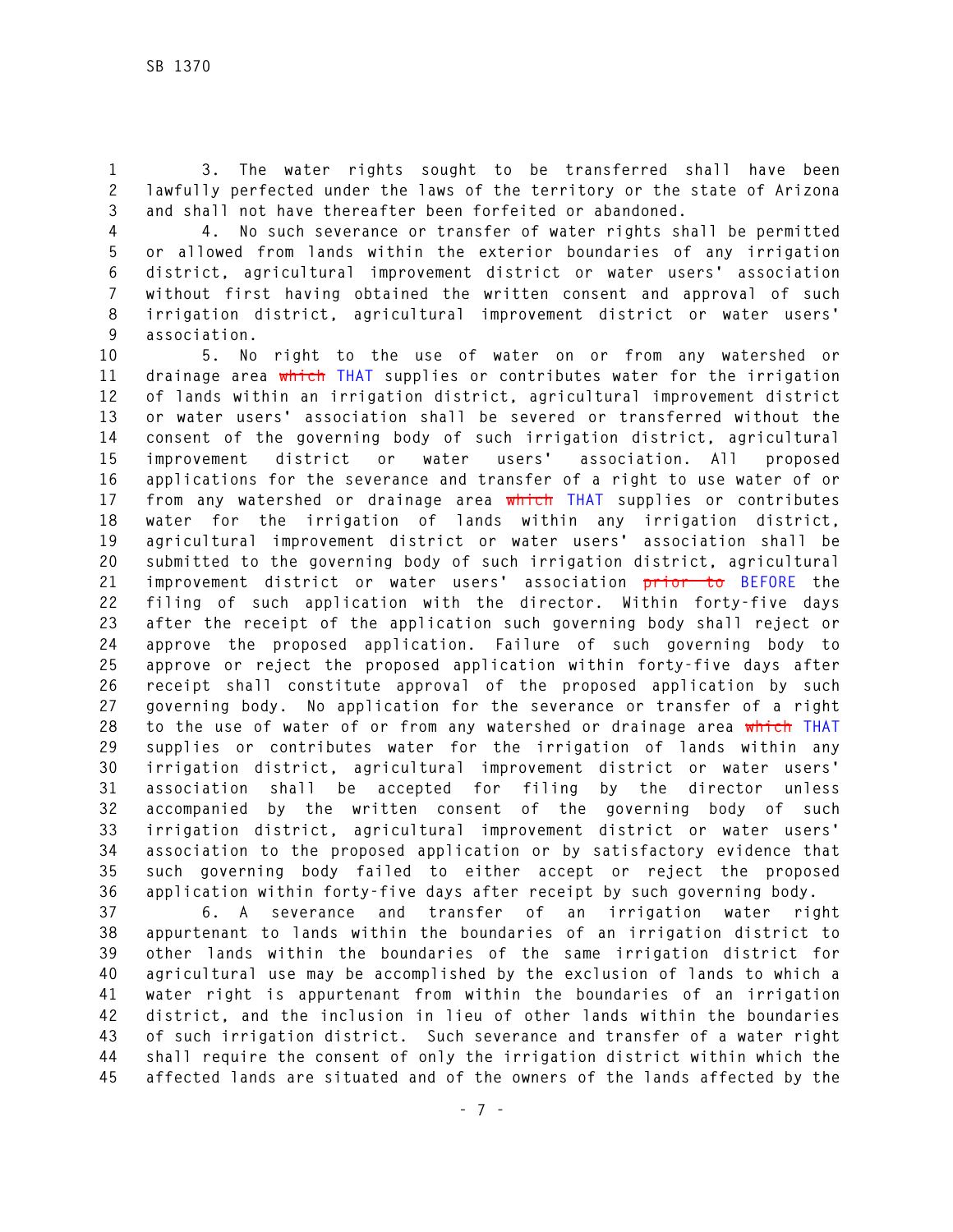**1 severance and transfer. No proceedings before nor OR approval by the 2 director shall be required to accomplish such severance and transfer.** 

**3 7. An application for severance and transfer of a water right shall 4 be filed with the director. The director shall give notice of the 5 application by publication once a week for three successive weeks in a 6 newspaper of general circulation in the county or counties in which the 7 watershed or drainage area is located. The notice shall state that any 8 interested person may file written objections to the proposed severance 9 and transfer with the director within thirty days after the last 10 publication of the notice. In appropriate cases, including cases in which 11 an objection has been filed, an administrative hearing may be held before 12 the director's decision on the application if the director deems a hearing 13 necessary.** 

**14 B. Section 45-114, subsections A and B govern administrative 15 proceedings, rehearing or review and judicial review of final decisions of 16 the director under this section.** 

**17 Sec. 5. Survey of status of waters of this state; delayed 18 repeal**

**19 A. The director of water resources shall:** 

**20 1. Establish a set of standard measures, using the best available 21 science, to define ecological water needs in this state. The standard 22 measures established by the director of water resources shall include 23 criteria for examining the relationship between ecological water and 24 groundwater and surface water in this state.** 

**25 2. On or before December 31, 2021, publish a preliminary survey of 26 the status of the waters of this state, including the following:** 

**27 (a) A watershed by watershed description of the waters of this 28 state.** 

**29 (b) A description of all segments or areas in each watershed that 30 do not meet the requirements of ecological water as defined in section 31 45-101, Arizona Revised Statutes.** 

**32 (c) A determination of the appropriate methods and steps necessary 33 to monitor, maintain, improve and restore the ecosystems of each 34 watershed.** 

**35 (d) A recommendation of any statutory changes that are needed to 36 facilitate actions supporting the ecological water needs of this state.** 

**37 3. Provide for notice and comment of the preliminary survey by:** 

**38 (a) Posting on the department of water resources' website the 39 preliminary survey prescribed by subsection A, paragraph 2 of this 40 subsection, copies of all notices required by section 41-1022, Arizona 41 Revised Statutes, and all proposed rulemakings.** 

**42 (b) Notifying by first class mail, fax or e-mail each person who 43 has made a timely request to the department of water resources for 44 notification of the preliminary survey prescribed by subsection A,**